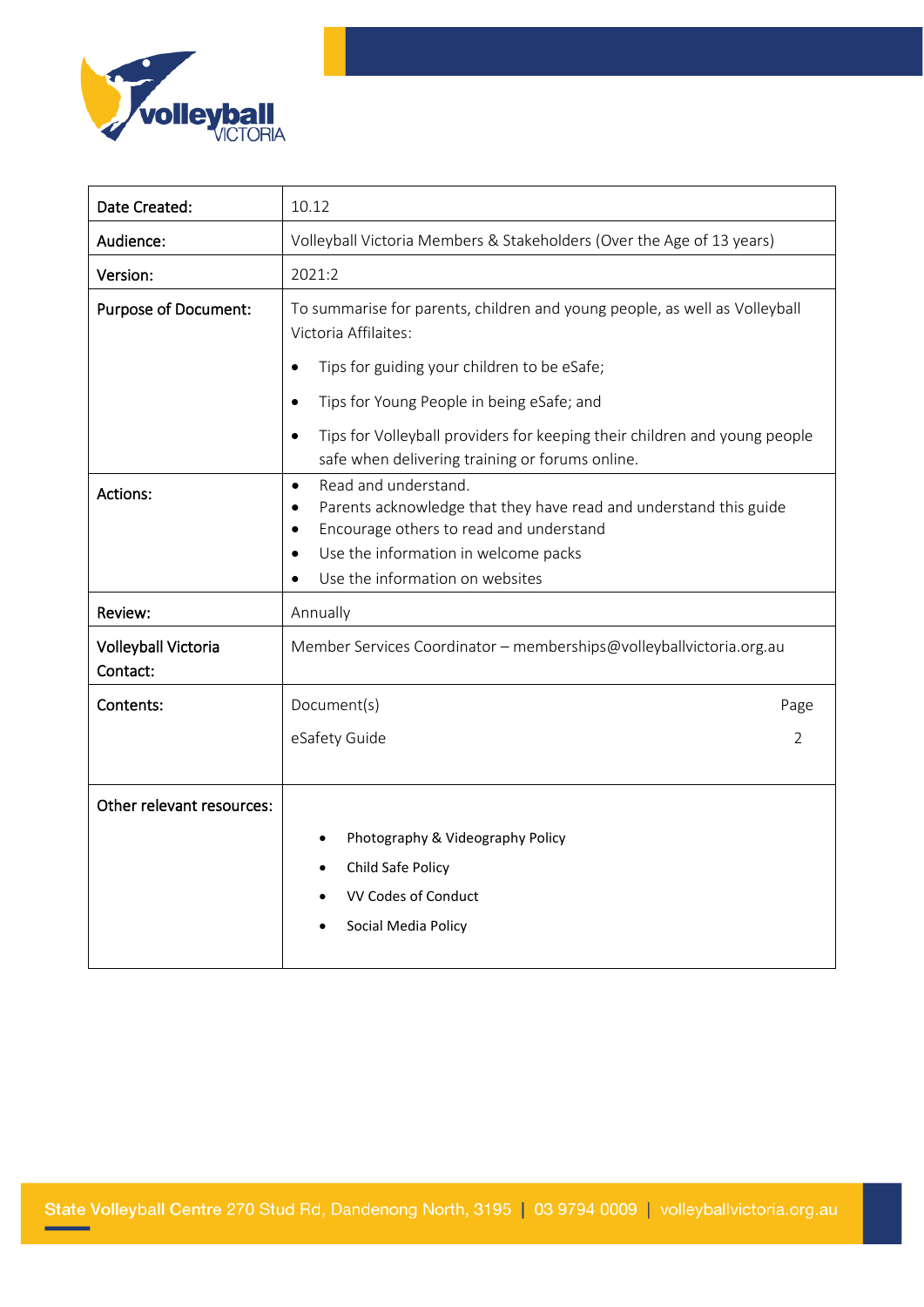

# Child Safe Standards Volleyball Victoria ESAFETY GUIDE

In a global and domestic context that is increasingly reliant on online connection and education, the safety of our children in the sporting cyber world is now more critical than ever. This resource collates extracts of some of the more practical and specific eSafety tips for:

- Parents
- Children and Young People
- Volleyball providers when delivering online training or forums for children and young people.

# 1. Types of Online Risks

Being online these days is complex – for many of us. The sheer number of apps, sites, connection forums and platforms is immense. Parents, educators, and those running clubs or sporting organisations are navigating this landscape for themselves, and also for their kids.

Online activity has the potential to result in harm and/or abuse to children such as:

- Cyberbullying;
- Grooming;
- Exposure to, or engagement with, pornography or sexually explicit images;
- Privacy breaches; or
- Scams targeting children.

Whilst abuse to children occurring in the physical world is more often than not perpetrated by people that children know and trust, in the online world, it is the opposite – the overwhelming majority of abuse is perpetrated by people that children do not know.

According to Australian Cybersafety expert Susan McLean, 80% of online abuse also has an offline component. These days, kids can be on a number of online platforms that heighten the risks of harm or abuse to children, including:

- (a) Social Media e.g. Facebook, Instagram, Snapchat, Houseparty, TikTok;
- (b) Games e.g. Fortnite, Minecraft;
- (c) Chat rooms/apps or Bulletin Boards e.g. WhatsApp, Facebook Messenger;
- (d) Email;
- (e) Video messaging and conferencing services e.g. Zoom, GoToMeetings, Facetime.

#### 2. Mitigating the Risks

There are a number of things that can be done to reduce online risks for children. They include:

- (a) Education- as to the risks, indicators of harm, the cyber world generally, child safeguarding policies and procedures, as well as strategies available, such as online controls.
- (b) Ongoing communication normalising discussion about the online world, the risks and safety strategies by keeping open lines of communication.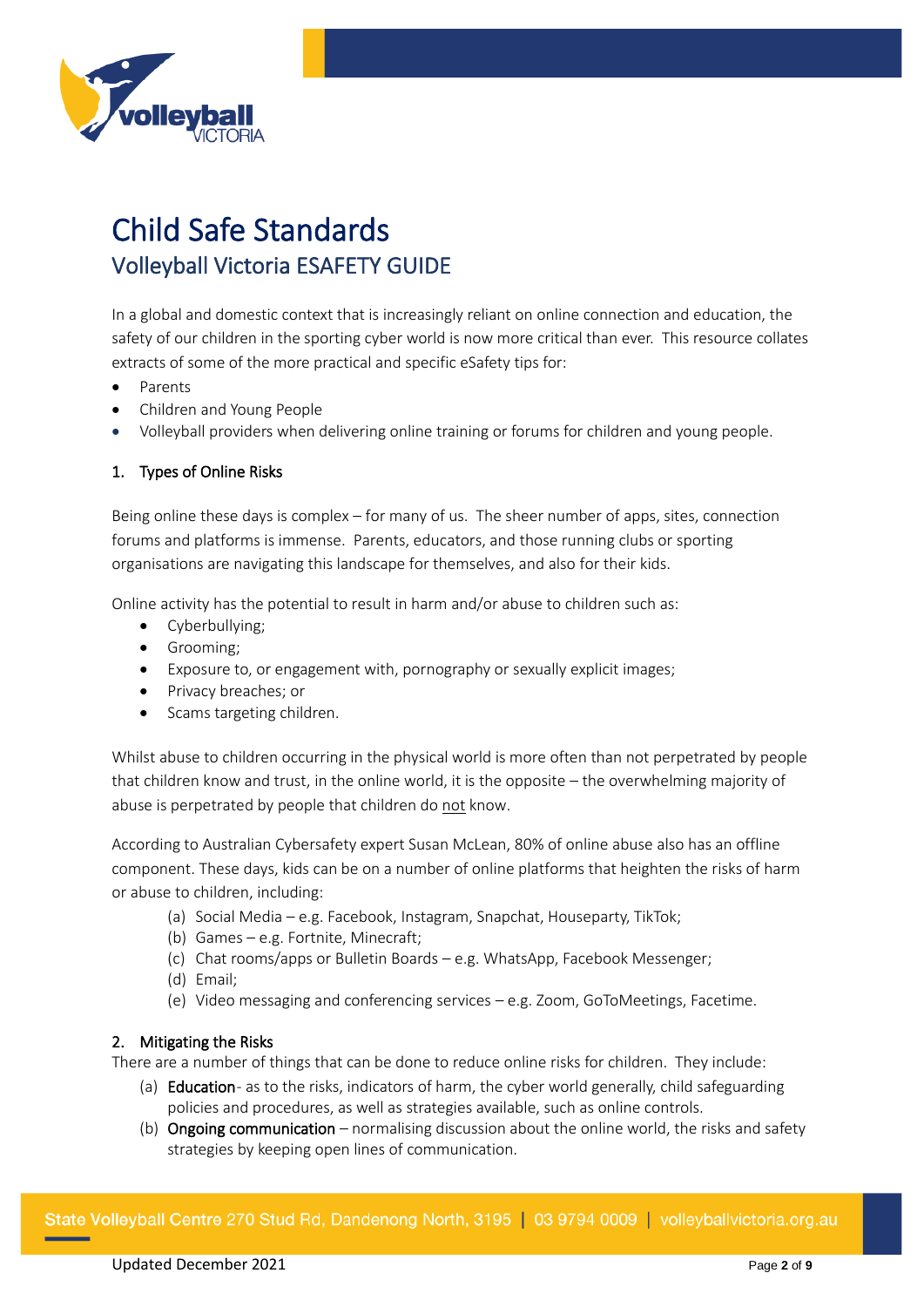

- (c) Accessing resources finding and using the best resources for your organisation.
- (d) Implementing controls, policies and strategies to reduce risks ensuring that any club/organisation-based platforms are "filtered" to be as safe as possible and that policies exist to guide online communication with kids.
- (e) Responding to and reporting actual or potential risks of online harm to children knowing what to do if danger or harm arises and who to report it to.

# Child Safe Standards ESAFETY GUIDE FOR PARENTS & GUARDIANS VICTORIA POLICE ONLINE SAFETY ADVICE EXTRACT (2020)

# 1. Steps for improving your child's safety:

- (a) Be aware of the programs and files children use
- (b) Consider installing filtering software on computers used by young people
- (c) Be aware of the programs and files that are on your family's computers
- (d) Place the computer in a public area of the home, such as a living room
- (e) Ensure you are able to access your child's email and randomly check the contents
- (f) Check your phone bill for unusual outgoing calls or consider using a 'caller ID' device to identify incoming calls
- (g) Discuss online safety with your child's school, public library or anywhere that you believe your child accesses the Internet
- (h) Make sure children are aware of some of the issues involved with spending time on the Internet
- (i) Show children what sites they can go to and what information they can send out
- (j) Sit down with your children and discuss the issues

# 2. Risk factors

The following may be signs that your child has been targeted by an online predator:

- (a) You find pornography on your child's computer
- (b) Your child is receiving phone calls from people you don't know or is calling numbers you don't recognise
- (c) Your child is spending a large amount of time on the Internet
- (d) Your child is receiving gifts or mail from people you do not know
- (e) When you enter the room your child changes the screen or turns the computer off
- (f) Your child is becoming withdrawn or displaying behavioural problems

# 3. Advice for your children

It is advisable to tell your children: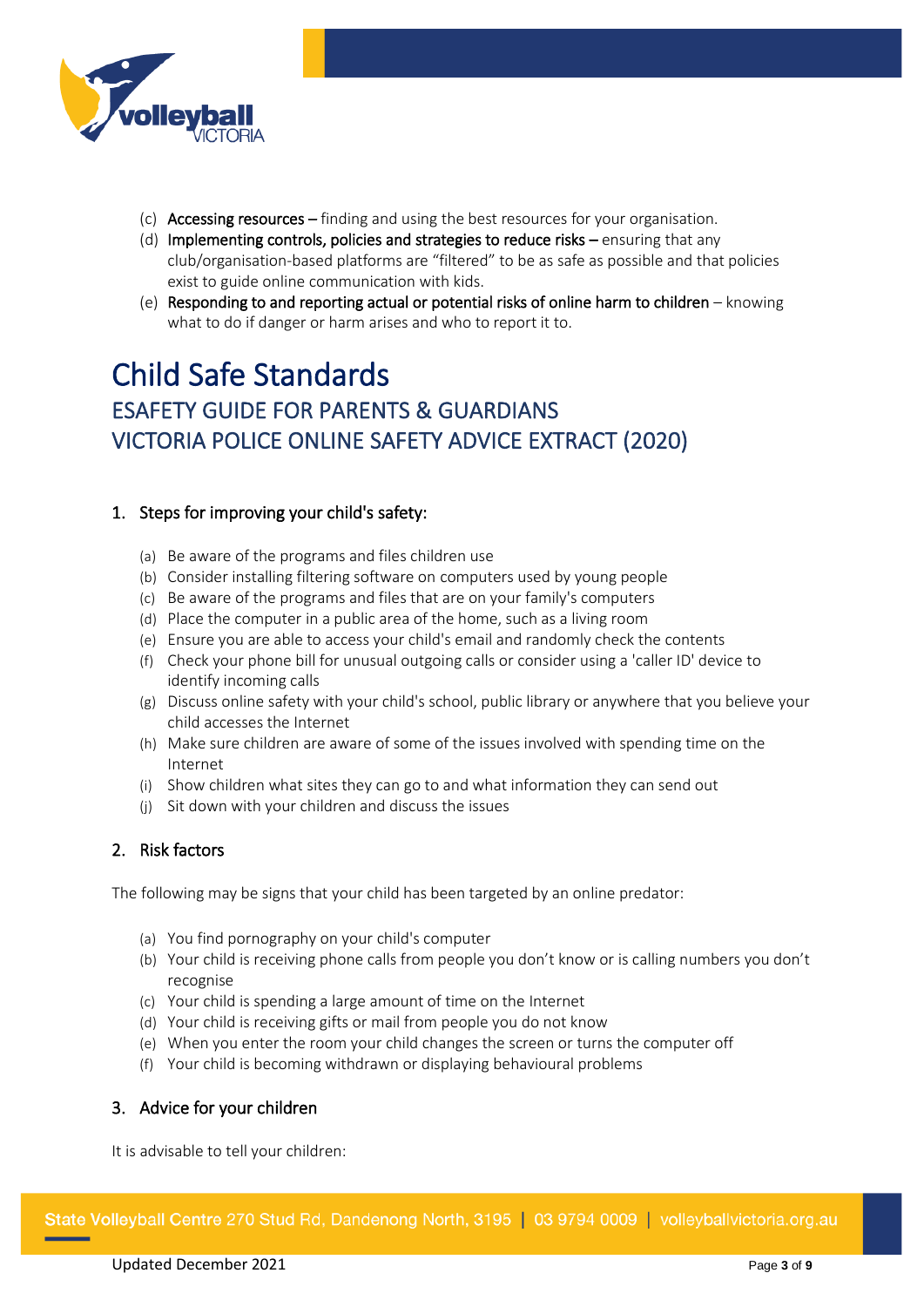

- (a) not to send a picture of themselves to someone they do not know
- (b) never place a full profile and picture of themselves anywhere on the Internet
- (c) if using a Facebook page or similar, ensure your child blocks everyone's access to the page and only allows friends to have access
- (d) never give out personal information including their name, home address, phone number or school
- (e) never arrange a face-to-face meeting with someone they have chatted with on the internet

# YOUTH CENTRAL ONLINE SAFETY TIPS FOR CHILDREN & YOUNG PEOPLE VICTORIA POLICE EXTRACT (2020)

#### 1. Protect Your Private Information

Only give your mobile phone number and email address to people you can trust. Think about the information you have in your online profiles - if it includes your home address, your mobile number and a photo of you, it makes you very easy to find.

And when it comes to things like bank details or credit card numbers, you should make double-sure that you don't give that information out without thinking about the possible negative consequences first.

#### 2. Keep Your Passwords to Yourself

Never share your password - ever. Make sure your password is at least eight characters long, a mix of letters and numbers and not the name of your favourite band, pet or football team.

#### 3. Photos

Think twice before sending or posting a photo. A private joke can become a public embarrassment in one click. Once it's out there you can't take it back and it can travel a long way very quickly.

#### 4. Chatting to Strangers

It's not necessarily bad to chat to strangers online, but be aware they might not be who they say they are. Don't share private information and if you are planning to meet them, take a friend, choose somewhere busy and, if possible, meet during the day.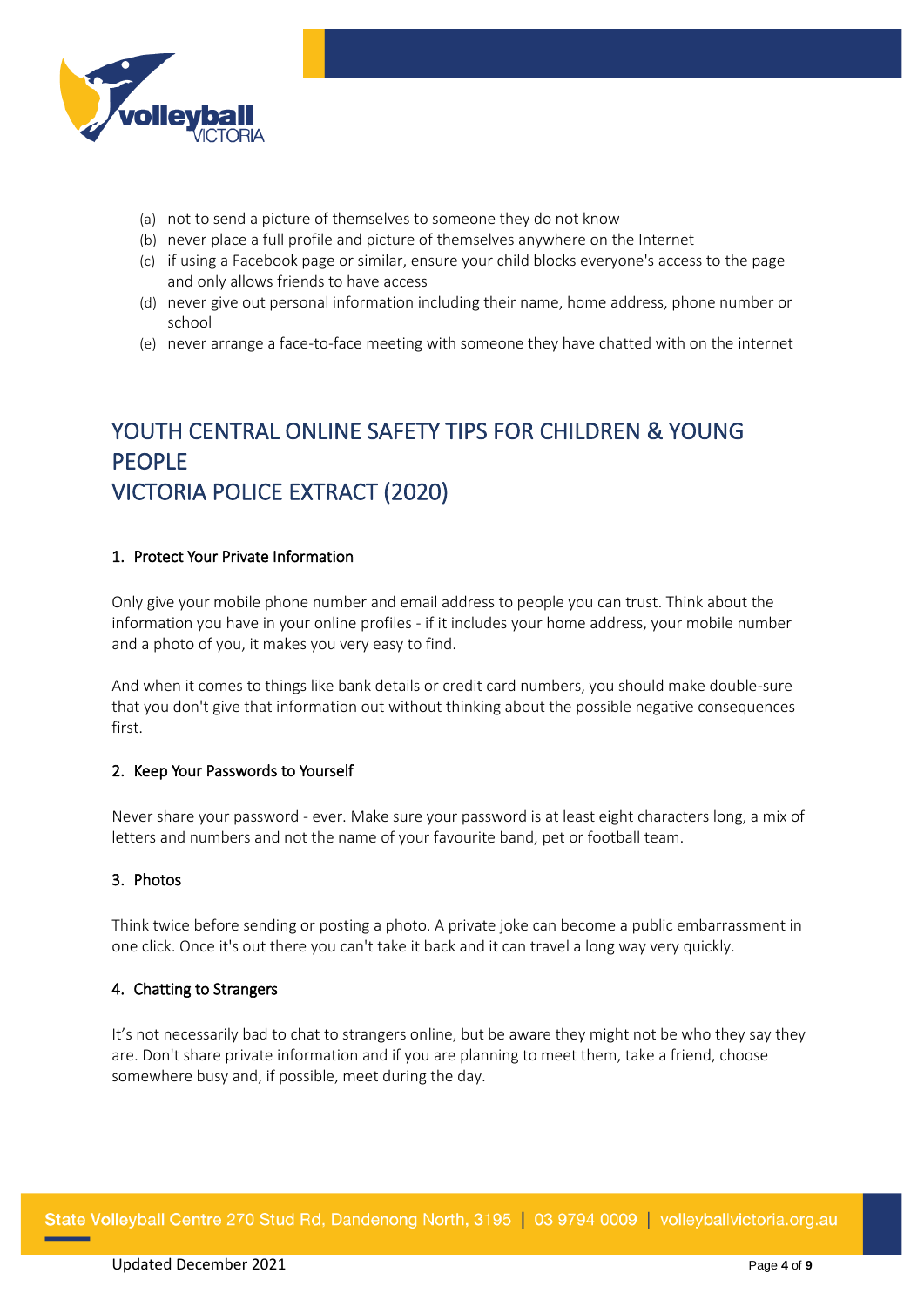

#### 5. Moderate Comments

If you've got a blog, make sure you moderate comments. You might consider publishing a blog comment policy, so people know what's okay to discuss and why you have deleted their comments.

#### 6. Arguments

If an online argument is turning into a flame war, let it go. Step away, take a few deep breaths and remember what you are posting is probably not something you'll be proud of tomorrow.

# 7. Is It Time To Act?

No matter how prepared you are, sometimes, bad things happen to careful people. If any of these things have happened, it might be time to take a stand:

- Having a friend pass on a private online conversation to someone else without your permission
- Being harassed via messages, Facebook, Twitter, email or in-game chat
- Being tricked into giving out a secret online
- Having an embarrassing picture of you posted or sent around online
- Being signed up to receive unwanted e-mails, like pornography, by someone else
- Having someone break into your account or steal your password
- Finding out that the person you're e-mailing, texting or messaging isn't the person you thought they were
- Having someone pretend to be you online
- Being entered in an online poll or contest without your knowledge
- Having someone post nasty comments on your guestbook, blog, or on a discussion board

# 8. What To Do

If you find yourself on the wrong end of some suspect, nasty, or even illegal, online activity, there are steps you can take to start sorting out your digital issues:

*(a) Let Someone Know*

Tell someone you trust or contact a support service such as [Kids Helpline \(1800 55](https://kidshelpline.com.au/)  [1800\)](https://kidshelpline.com.au/) or [eSafety.](https://esafety.gov.au/) Don't retaliate or reply - this can lead to a flame war and only encourages the other person.

You can also access help through Victoria Legal Aid's [Below the Belt A](http://www.legalaid.vic.gov.au/about-us/community-education-and-projects/below-belt)ndroid app, which has advice about things like sexting and cyberbullying.

*(b) Change Your Password*

If you think someone has been accessing your email or social media accounts, change your password and see if things settle down. Make sure your new password is at least eight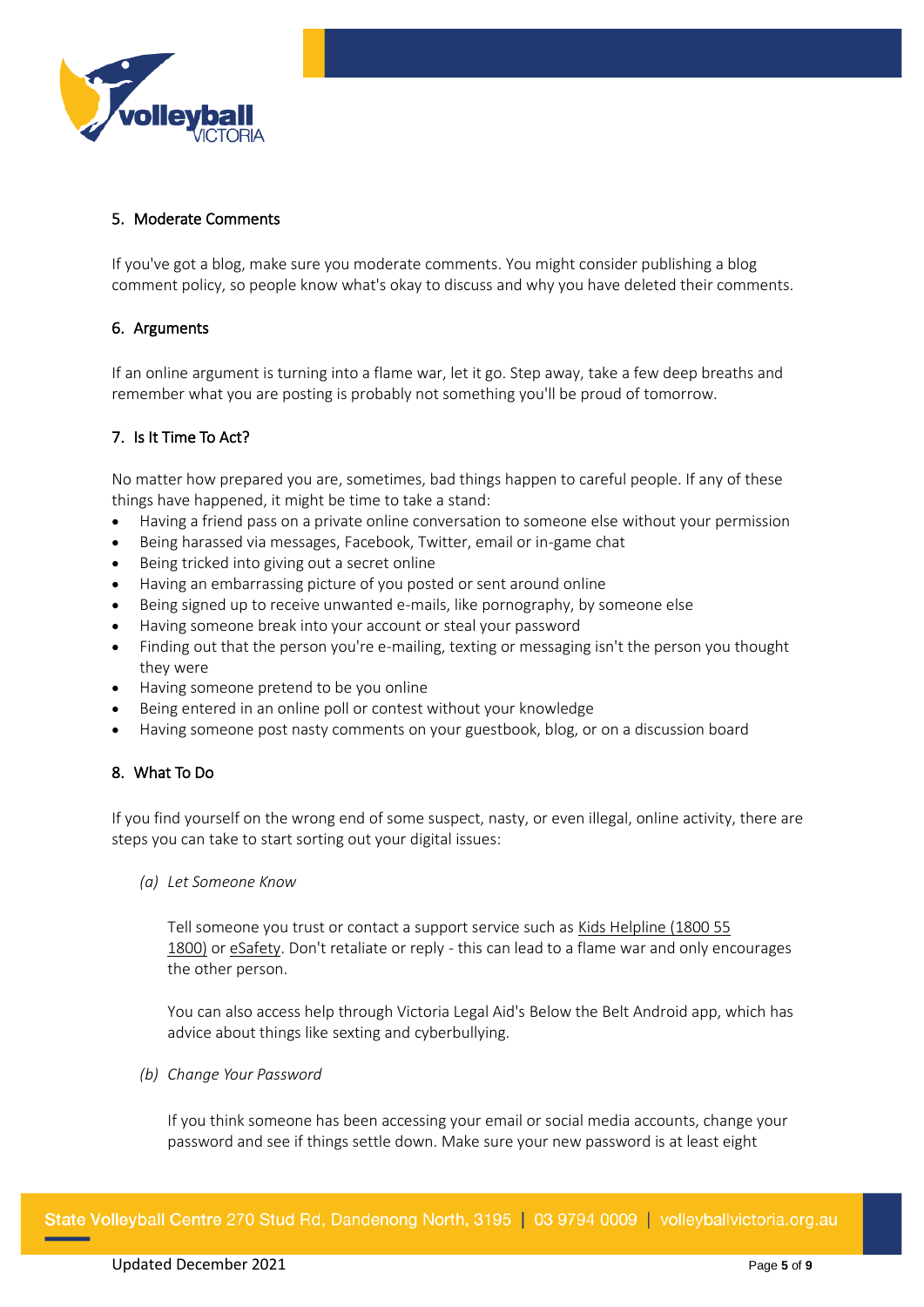

characters long, a mix of letters and numbers and not the name of your favourite food, pet or football team.

*(c) Block or Report*

If the bullying is happening via social media, you can use your account settings to block the accounts being used to bully you. If this doesn't stop the bullying, you can report the bullying to your Internet Service Provider or mobile phone provider to ask for more advice.

If you are receiving threatening messages and feel in danger, call 000 and report it to the police.

*(d) Save The Evidence*

Learn how to keep records of offending online conversations, messages and images. To do this you can print out emails and web pages or take screen captures.

#### 9. Helpful Links & Resources

- [Below the Belt: Sex, Selfies & Cyberbullying](http://www.legalaid.vic.gov.au/about-us/community-education-and-projects/below-belt) A free Android app with info about laws on sex and consent, sexting and cyberbullying.
- [eSafety](https://esafety.gov.au/) -The Australian Government's eSafety site is designed to help empower you to be safe online.
- [ThinkUKnow](http://thinkuknow.org.au/) Helpful site full of tips on how to stay in control on the web.
- [eHeadspace](https://www.eheadspace.org.au/) eheadspace is a confidential, free and secure space where young people 12 25 or their family can chat, email or speak on the phone with a qualified youth mental health professional.
- [Lifeline](https://www.lifeline.org.au/) If you or someone you know need someone to talk to, for any reason, about anything, you can call Lifeline on 13 11 14 24 hours a day.
- [Kids Helpline -](https://kidshelpline.com.au/) 1800 55 1800 Kids Helpline is a free, 24-hour counselling service for young people aged 5-25 years. Counselling is offered by phone, email and over the web.
- [Tagged](https://www.esafety.gov.au/education-resources/classroom-resources/tagged) An Australian film about a group of high-school friends who post a rumour about a rival and spark a chain reaction that leaves no one untouched. Will these friends avoid being tagged forever?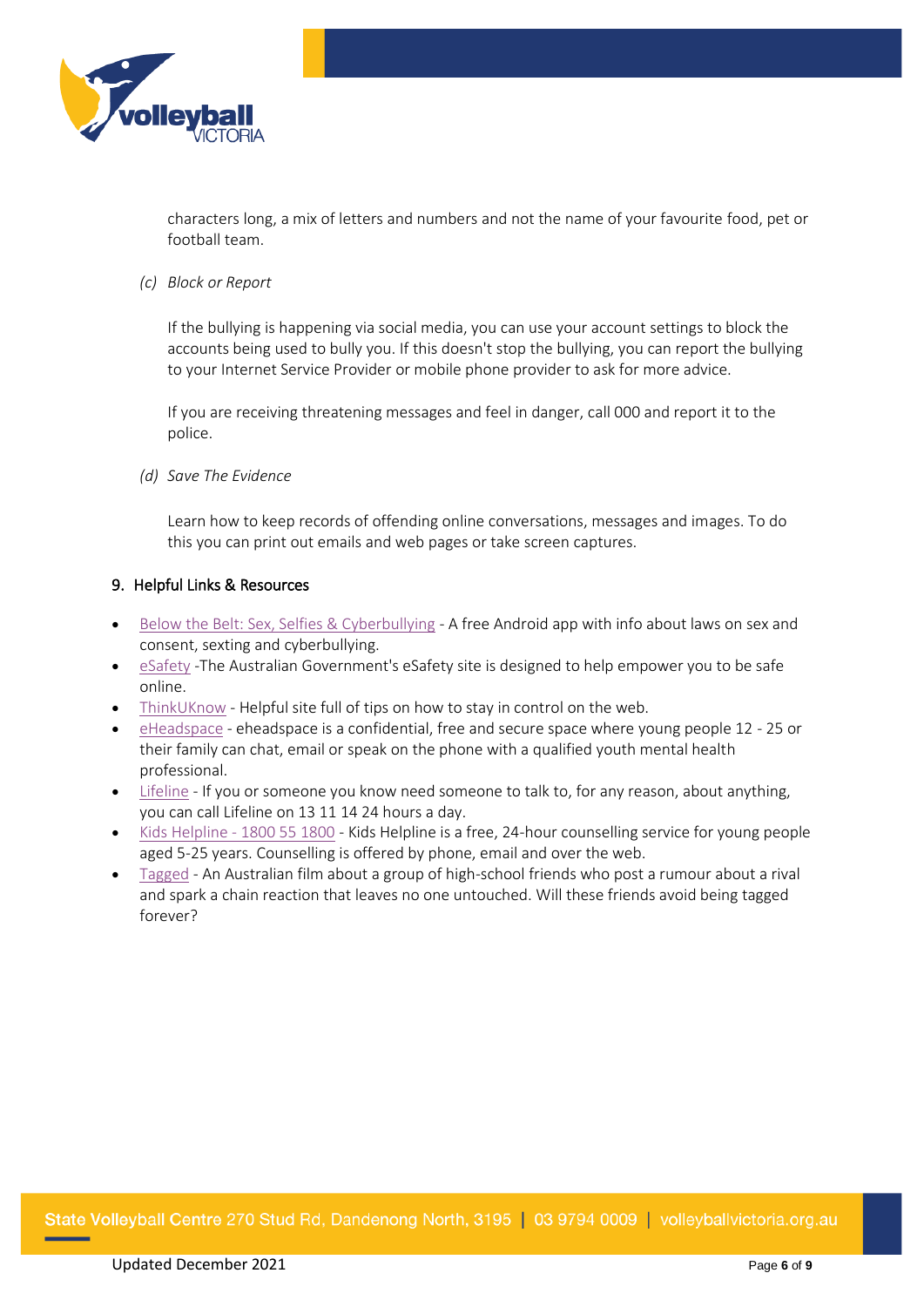

# Guide for Sporting Organisations - Online Training Delivery for Children & Young People Adaption of Football Victoria - Online Do's and Don'ts (2020)

# 1. CONSENT-DO:

- (a) Obtain written permission (e.g. by email) for the child or young person (CYP) to participate in online training directly from their parent/guardian and retain on file.
- (b) Advise the CYP and their parents/guardians that a parent/guardian [must (recommended)/should be in the room for training sessions [where possible]].
- (c) Provide parents/guardians with the name of the person leading the training session and his/her credentials, including currency of his/her Working with Children Check.

# DON'T:

- (d) Rely on a CYP advising you that their parent/guardian has granted permission.
- (e) Engage in any form of communication a parent/guardian has not given express permission for their CYP to participate in or is unscheduled.
- (f) Publish recordings of CYP to social media channels without express written parent/guardian consent.

# 2. COMMUNICATION/PRESENTATION-DO:

- (a) Limit online communication to issues directly related to delivering online training, such as advising the time of a session or, when conducting the session, to explaining drills and providing instruction.
- (b) Copy all communications to a child's parent/guardian [where possible].
- (c) Ensure all training sessions are led by a person engaged by your club with a current Working with Children Check, which you have on file.
- (d) Clearly communicate expectations to CYP and their parents/guardians. E.g. who is leading the session, what sessions consist of, what equipment or space will be needed.
- (e) Ensure that appropriate security features are being used for video calls. E.g.:
	- o lock online forums so that they can only be accessed using a password that has been distributed via email to participating players.
	- o Mute participants on entry.
	- o Disable the record function.
	- o Set platform settings to use one-way interaction where possible (e.g., CYP can see you but you can't see them).
- (f) Make sure all presenters know how to apply platform security and privacy settings to online classes or sessions. Adults should know how to prevent uninvited attendees accessing online sessions, how to block video, audio or chat functions, and how to avoid exposing personal information.
- (g) Encourage presenters to practice the session before running it.
- (h) Use organisation/club accounts for coaches to use (e.g. Zoom) as opposed to personal accounts.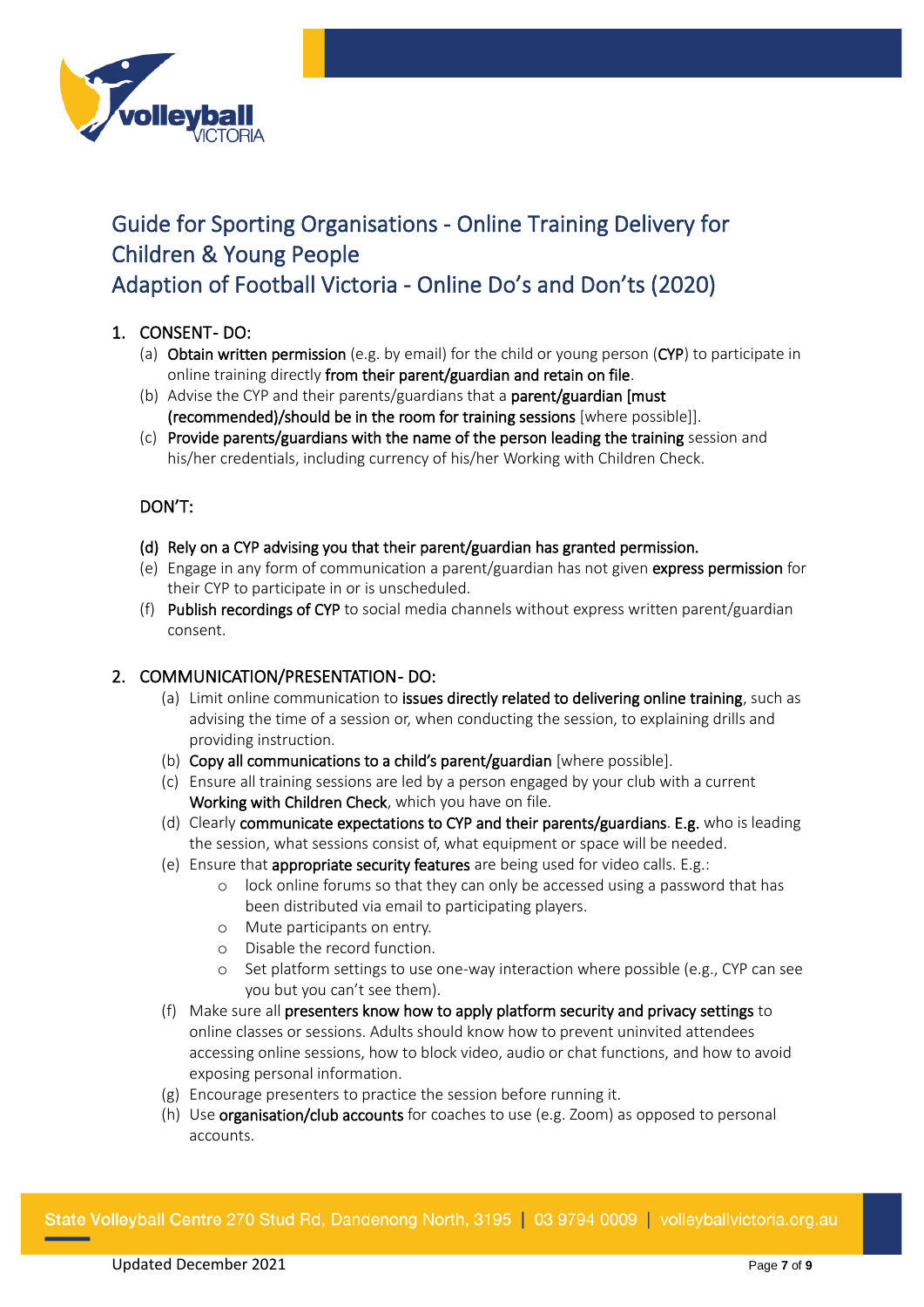

- (i) Ensure that a presenter's physical location is in a common area such as living rooms, rather than private spaces (e.g. bedrooms). Use virtual backgrounds if required.
- (j) Keep communication professional and avoid using emojis to CYP in electronic chat functions in case they are misinterpreted.
- (k) If needing to share something on screen, share individual applications rather than your entire screen.
- (l) Disable email alerts and other notifications whilst presenting.
- (m) Ensure that presentation material to CYP is reviewed by another official or more senior person in your organisation or club where possible.
- (n) Try to make sure that there are at least two officials/club or organisation representatives on each online forum. This also allows one official/representative to monitor the chat function and/or questions during the forum and ensure that it is appropriate.
- (o) Keep to the allocated times for the online forum.

# DON'T:

- (a) Add as a friend, accept friend requests from, follow or engage with CYP on social media, video-conferencing or gaming platforms or via other communication channels outside of training.
- (b) Communicate with CYP using chat rooms, social networking sites, game sites or instant messaging from personal profiles or accounts.
- (c) Engage in one-on-one sessions or communications with CYP. All communications should be with the team or group as a whole.
- (d) Use any communications to promote unauthorised 'social' activity or to arrange unauthorised contact.
- (e) Communicate anything (verbally, in writing or via images or footage) that a reasonable observer could view as being of a sexual or inappropriate nature, or which suggests the use of tobacco, alcohol or prohibited drugs.
- (f) Allow CYP to share their screens or other files during/using the online forum.
- (g) Request a CYP to keep a communication secret from their parents.
- (h) **Require attendance** at online training  $-$  if a CYP does not wish to participate or their parent/guardian does not consent, that is the individual choice and they should not be discriminated against or excluded on that basis.
- (i) Record training sessions unless express and informed consent has been given by the CYP's parent/guardian for a specified organisation/club-approved purpose (e.g. for posting on the organisation/club's official social media channels, with consent). Any recordings should be deleted once the purpose has been expended.

Note: If a CYP decides not to participate or their parent/guardian does not consent to their participation in video training, consider sending a training program with the drills and exercises from each session so that the CYP can continue to train at home.

# 3. Health and Safety:

- (a) Ensure that the online training is conducted in a safe outdoor or indoor area that is free of hazards.
- (b) Wear suitable and appropriate clothing and footwear.